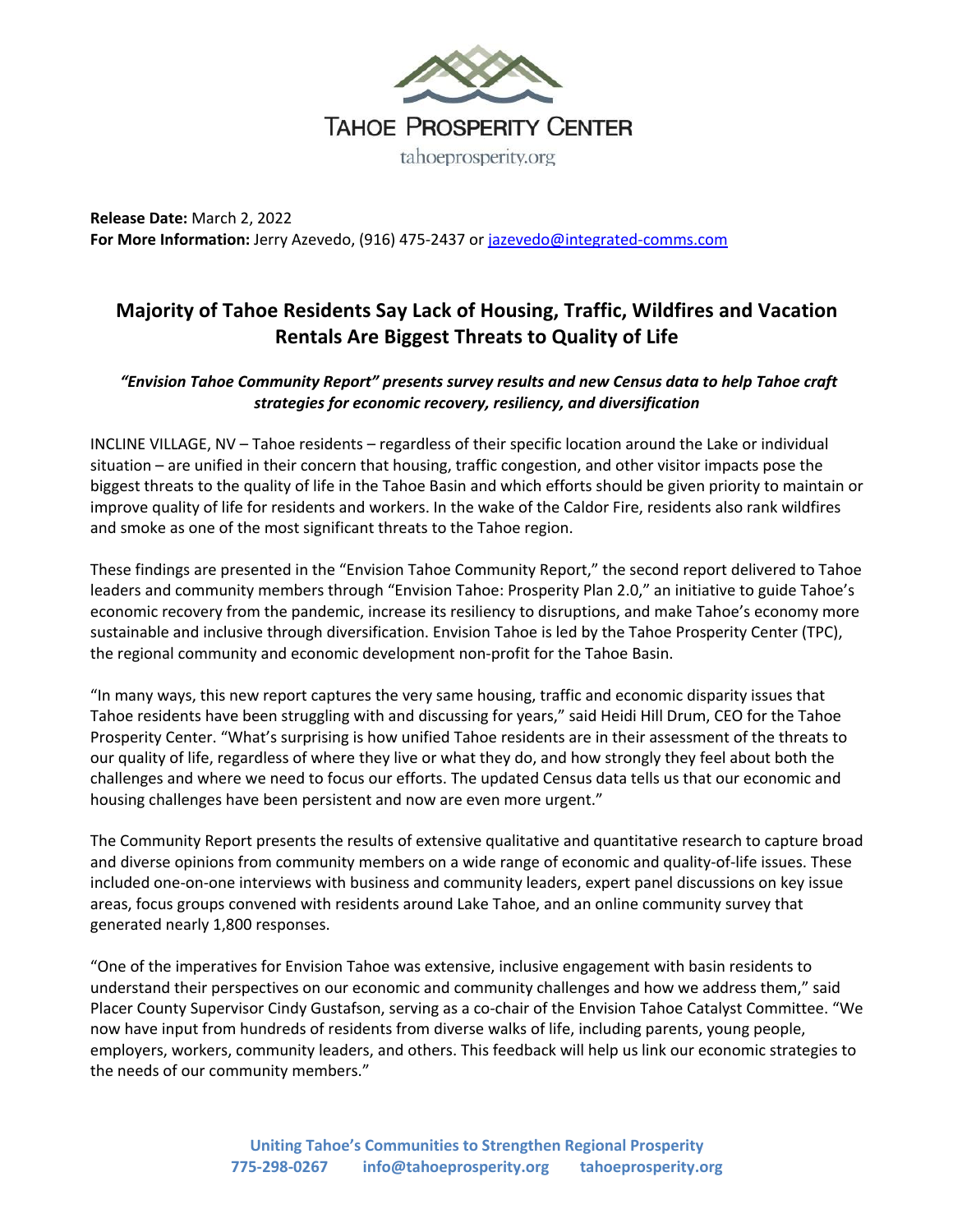"In addition to agreeing on the threats, this survey also shows that residents are unified over what makes Tahoe a great place to live," said Chris McNamara Chris McNamara, owner of OutdoorGearLab, LLC and TechGearLab, and co-chair of the Envision Tahoe Catalyst Committee. "We love the Lake, our outdoor lifestyle, recreation and our connections in the community and solving problems together. These are great building blocks for creating a shared vision for our future."

The Community Report also presents new data from the 2020 U.S. Census that was not available when the Envision Tahoe "Baseline Report" was published last fall. This data shows that Tahoe median home prices have tripled in nine years, from \$345,000 in 2012 to \$950,000 in 2021, while the number of housing units has only increased by 1%. Compared to updated income data, there are zero homes presently listed for sale in Tahoe in a price range that is affordable to a person or couple earning a median wage of \$53,000.

By late spring, the Envision Tahoe initiative will publish a final report with tactical workplans in key activation areas to promote economic resiliency and diversification, as well as efforts to address the housing crisis that underpins much of the region's challenges.

The key findings of the Community Survey include:

- **Natural Beauty, Lifestyle and Recreation Make Tahoe a great place to live:** Strong majorities of residents cite Tahoe's natural beauty (75%), its outdoor mountain lifestyle (61%), and unique access to outdoor recreation (58%) as the most important factors that make Tahoe special. Smaller percentages cited sense of community, education, job opportunities, social/cultural opportunities, and resorts as the most important factor.
- **Tahoe is on the Wrong Track:** 63% believe that things in the Tahoe Region are "on the wrong track." Just 1 in 5 believe things are on the right track.
- **One-Quarter of People Struggle to Make Ends Meet:** 76% of respondents say they are able to live in "reasonable comfort" in Tahoe, including those who work for a Tahoe-based employer, don't work or are self-employed**.** The remaining 24% said they can barely make ends meet but don't want to move, must work two or more jobs, or cannot afford to stay in Tahoe and plan to leave.
- **Lack of Housing, Traffic, Smoke and Vacation Rentals Threaten Quality of Life:** 73% of respondents said that lack of stable housing options for workers is the most significant threat to quality of life in the Tahoe region. From a list of 18 threats, a majority of respondents also selected traffic and lack of transportation options, wildfires and smoke and too many vacation rentals/second homes as among the most significant threats. Significant numbers also pointed to disrespectful attitudes among tourists and a lack of economic diversity.
- **Solutions Should Prioritize Housing, Tourism Fees, Transportation, and Restrictions on Second Homeownership:** 79% of respondents said that expanding economical housing opportunities for workers should be a "very high" or "high" priority. 75% said priority should be on imposing public access fees on tourists to pay for investments in the environment, transportation and community services. A strong majority of respondents also said "very high" or "high" priority should be placed on developing transportation options/reducing congestion, imposing restrictions on second